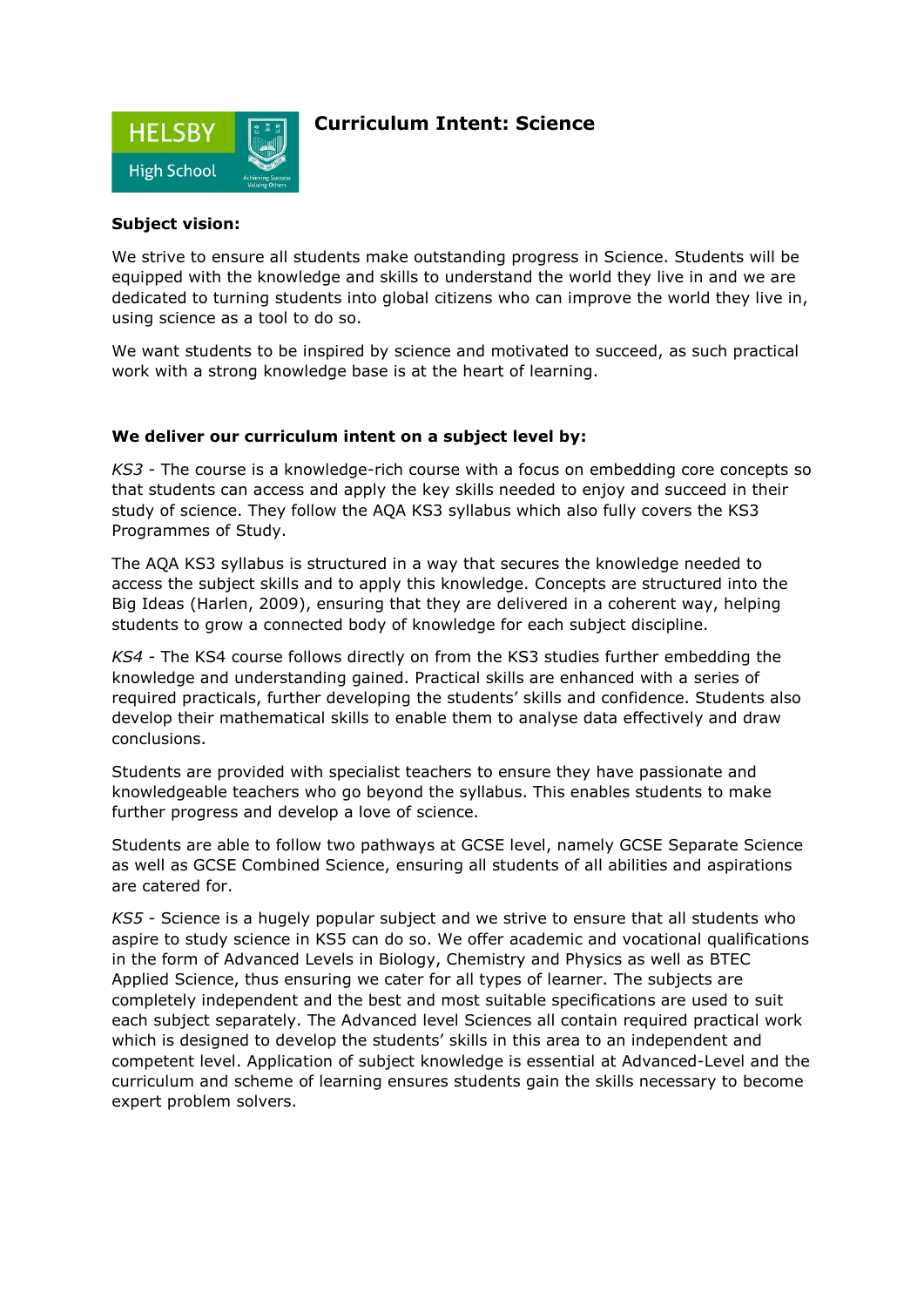### **Enrichment**

Students from Year 7 and 8 are invited to participate in the CREST Bronze Award where they conduct science practical work in order to complete an investigation. Students in Year 9 are invited to participate in the Unilever Bright Futures Inspire Programme where students are involved with designing their own product - a refillable and reusable shampoo for example.

Students in Year 11 are invited to various revision programmes after school to enrich their learning and support their examination preparation.

In Year 12, students are invited to participate in bronze/silver/gold Industrial Cadets Project working with Inovyn who set a project (for example a sustainable hydrogen powered village).

The Biology Department also offer field work opportunities to support the Advanced Level Biology syllabus.

In the near future, the Science Department intends to offer students further enrichment activities such as a trip to visit Geneva to learn about the particle accelerator at CERN for Advanced Level Physics students and the Gold CREST Award. We also encourage students to take part in National competitions such the British Physics Olympiad competition.

| Encouraging high aspiration and a<br>love of learning | High expectations of students in class.<br>Lessons that are designed with a variety of<br>learning activities to engage all students.<br>Opportunities for students to apply learning to<br>the world around them.                                                                                                                                                                                             |
|-------------------------------------------------------|----------------------------------------------------------------------------------------------------------------------------------------------------------------------------------------------------------------------------------------------------------------------------------------------------------------------------------------------------------------------------------------------------------------|
| Maximising progress and potential                     | The AQA courses aim to secure knowledge<br>before moving on to the next stage of learning -<br>this involves AfL intervention strategies in<br>keeping with Black and Wiliam (1998) and<br>Hattie (2004).                                                                                                                                                                                                      |
|                                                       | Students are continually challenged and moved<br>forward with curiosity and investigation<br>encouraged throughout. The use of Bloom's<br>taxonomy within the assessment framework<br>encourages students to create, evaluate, and<br>synthesise knowledge once secure, all helping to<br>broaden and deepen understanding and embed<br>key knowledge and skills so students can<br>explore the subject fully. |
| Providing rewarding learning<br>experiences           | Variety of learning activities in classroom<br>including practical activities. Tailored learning to<br>individual needs and learning styles.<br>Constant review of activities in lessons to keep<br>them up to date, current and relevant.                                                                                                                                                                     |

In Science, students '**Achieve success'** by: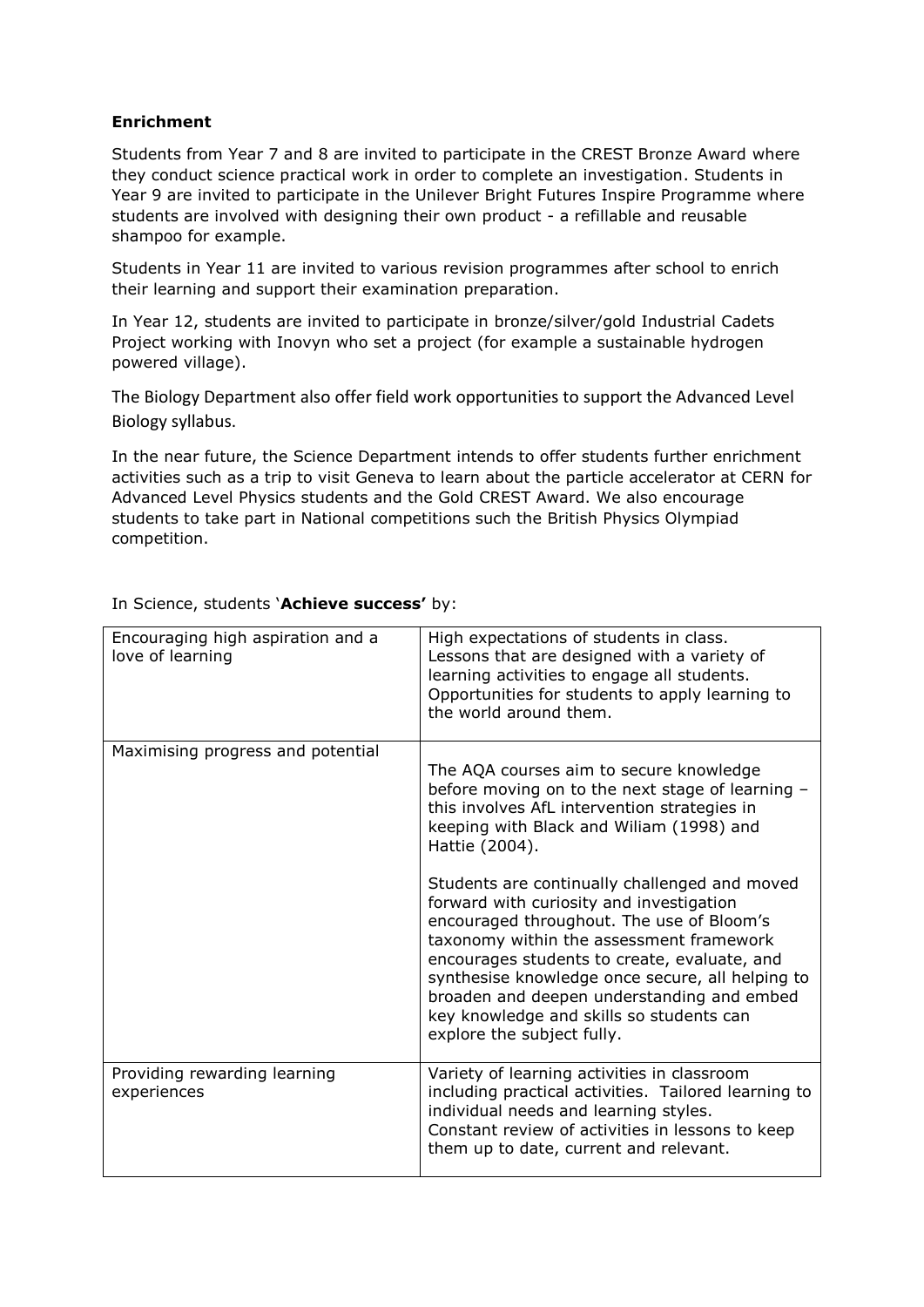|                                                | Interactive feedback linking to previous learning.<br>Link learning to real life applications.                                                                                                                                                                                                                                                                                                                                                                                                                                                                                                                                                                 |
|------------------------------------------------|----------------------------------------------------------------------------------------------------------------------------------------------------------------------------------------------------------------------------------------------------------------------------------------------------------------------------------------------------------------------------------------------------------------------------------------------------------------------------------------------------------------------------------------------------------------------------------------------------------------------------------------------------------------|
| Offering diverse opportunities                 | Opportunities to collaborate with external<br>companies on projects.<br>STEM opportunities.<br>Crest award opportunities.<br>Differentiated tasks and approaches to<br>experiments in lessons.                                                                                                                                                                                                                                                                                                                                                                                                                                                                 |
| Recognising and celebrating all<br>achievement | Through the regular communication to home of<br>the successes of our students through<br>assessment, reporting and consultation<br>evenings.<br>Through the selection of our most committed,<br>driven and focussed students to be ambassadors<br>for our subject.<br>Through the display of students work within<br>classrooms and the opportunity for creative and<br>expressive students to participate in the<br>production of their own displays that can help<br>inform others.<br>The provision of names for students to attend<br>reward gatherings with the Headteacher.<br>The use of verbal praise within classrooms to<br>highlight good progress. |

# In Science, students '**Value Others'** by:

| Contributing to a safe school<br>environment | We ensure the safety of our students by<br>highlighting safety rules from year 7 onwards,<br>including a 2 week induction.<br>We ensure safety rules are highlighted prior to<br>practical work and reviewed afterwards. Our<br>practical work is performed in accordance to<br>CLEAPPS. We educate our students in health and<br>safety by getting them to write risk<br>assessments.<br>Technical staff often trial experiments and<br>maintain equipment for future use.<br>All staff are fully trained in safeguarding<br>procedures. |
|----------------------------------------------|-------------------------------------------------------------------------------------------------------------------------------------------------------------------------------------------------------------------------------------------------------------------------------------------------------------------------------------------------------------------------------------------------------------------------------------------------------------------------------------------------------------------------------------------|
| Showing tolerance, respect and<br>fairness   | We follow the school's Behaviour Policy. We<br>highlight the importance of tolerance and<br>respect in the teaching of key topics within our<br>curriculum.<br>We have produced displays that highlight the<br>scientific achievements of scientists from a<br>diverse range of backgrounds.                                                                                                                                                                                                                                              |
| Listening to and respecting others'<br>views | We encourage students to listen to each other<br>through debate and work together<br>collaboratively.<br>Students work together successfully to<br>formulate hypotheses and design methods to<br>test them.                                                                                                                                                                                                                                                                                                                               |